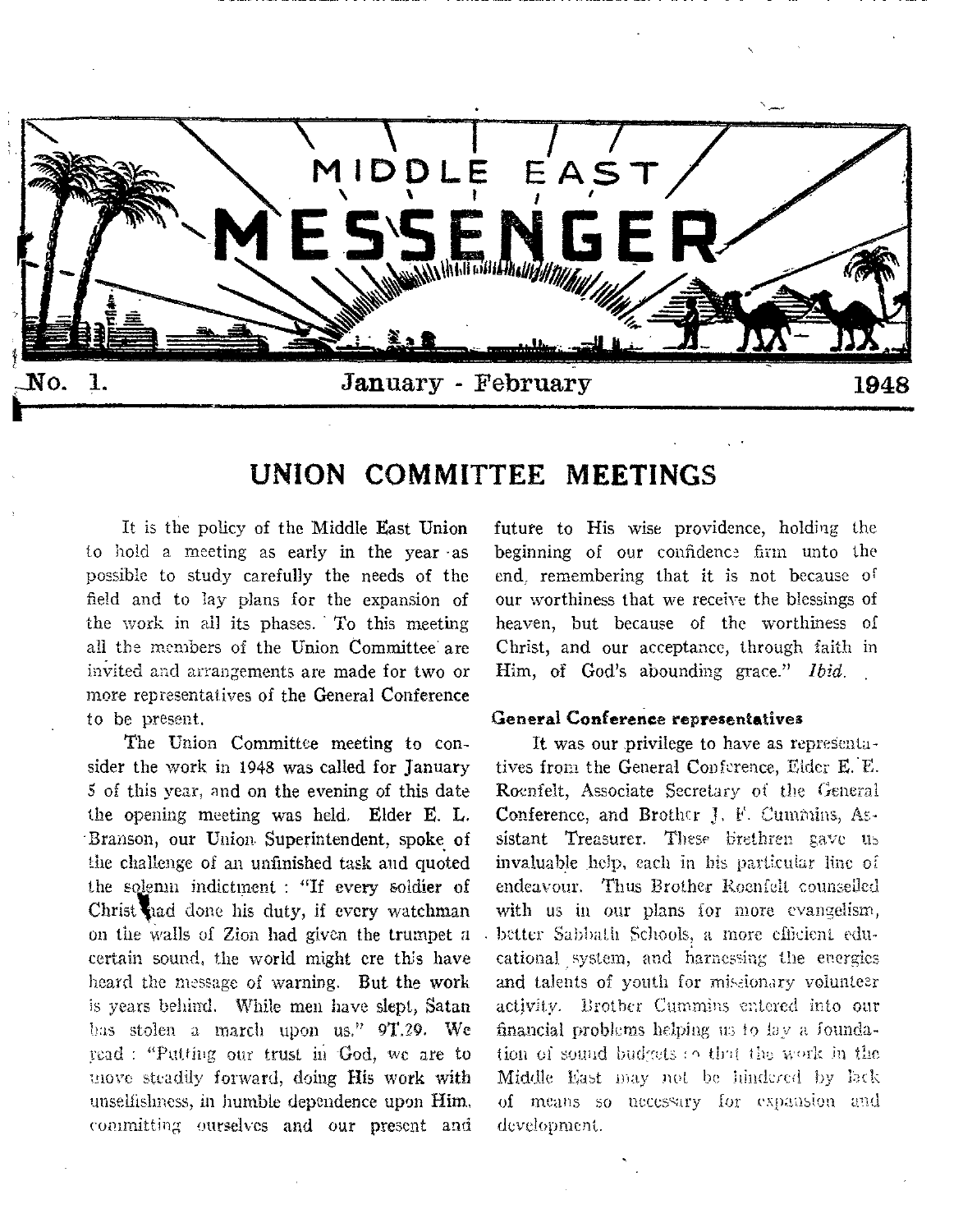2

The task that confronted the Union Committee at this time was no easy one. The needs of the field are always pressing; the calls are many; the room for expansion is only too obvious. But this year the Union received requests from the fields far in excess of its budget. The Autumn Council, was able to increase our base appropriation somewhat, but it was not nearly enough to meet the present appeals that come to us.

All are agreed that Brother Cummins, upon whose broad shoulders rested perhaps the heaviei end of the responsibility of "cutting the suit according to the cloth", did an admirable piece of work With sympathy, tact, and straightforwardness, the inevitability of effecting drastic economies was made clear It was plain that the General Conference had given generously and to the utmost of its capacity. Restrictive actions were accepted by all with sadness, but with a recognition of their imperativeness.

Our immediate task is not to weep about the past or to complain of the present, but to face the future with a deeper consecration in view of a great challenge in the Middle East that has now become even greater. After all, as Elder Roenfelt pointed out in his sermon on the Sabbath of the Committee meeting : "Our greatest need is not more money; not outstanding personalities; but more spiritual power... When Jesus sent His disciples to their task He said, First tarry for power. That is our great need today."

#### **A** vote of **Appreciation**

At the close of the meetings Eider Neal C. Wilson voiced the sentiments of the committee when he moved a vote of appreciation for the counsel fo the General Conference brethren. He said : "Since this has been a committee session faced with problems and difficulties of a most critical and urgent nature;

and, since it has necessitated the utmost care in laying plans to solve the many details in connection with the carrying on of our work evangelistically, financially, departmentally, and otherwise; and, since the General Conference has deemed it wise to share with us the burden as evidenced in making it possible for Brethren Roenfelt and Cummins to visit our Union and to be with us during this committee session; it is with a feeling of deep gratitude that we as the Middle East Union Mission Committee place on record our unanimous appr,ciztion for the escellent counsel and help rendered to this group and to the entire field by Brethren Roenfelt and Cummins. We are confident that the patience and sympathetic spirit manifested **by** these brethren in connection with our problems, plans, and needs will result in the definite progress of the Advent message during 194S in this Union."

ł

The committee meetings lasted from the evening of January 5 to the early hours of the morning of January16. It was regretted that two of the Committee members were unable to be present : Brother A. E. Ashod, of Turkey, and Brother Bashir Hasso, of Bagdad. On Sunday morning, January 11, a general workers' meeting was called when the workers in and around Beirut were present and interesting reports were given by the 'Mission Superintendents of the progresi of the work in their fields. Elder Harder gave a report of the College and Elder **P**eorge Keough told of the beginnings of the Voice of Prophecy in these Bible Lands. The days were packed with busyness, not the least busy being the secretaries : Mrs. R. K. Seitz, Miss Lily Nowfel, and Miss Madeline Grin: The weather was remarkable for the time of year, being more suitable to spring rather than to winter. The visiting brethren were able to view some of the excellencies of Lebanon.

(Continued on page 3)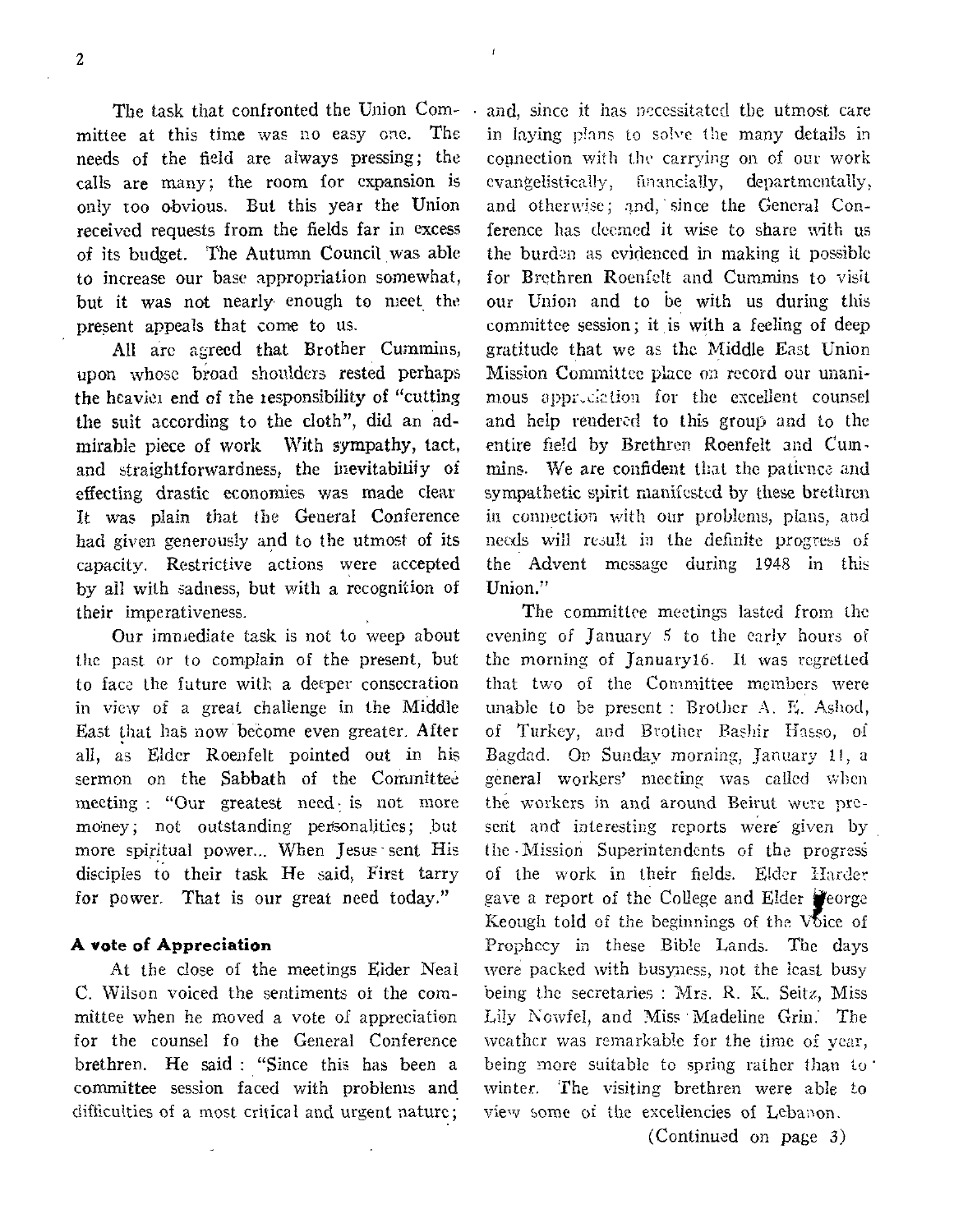

The first days of 1948 were marked by laying plans and outlining policies in the Educational Council and Union Committee Meetings. Now the call is for action in the days that lie ahead. We feel sure that whatever may be the task assigned to us, under God, we are going to do it to the best of our ability in 1948.

The *Middle East Messenger* is going to be a welcome visitor to the homes of our workers and many of our church members. It will bring news of decisions taken in committee and, more important still, accounts of how the plans and policies arc being put into effect in various parts of the Union territory. - We hope that it will he inspirational as well as informative.

### Gratitude to God

One of the actions taken by the Union Committee was an expression of gratitude to God for Ilis blessings during the past year In the words of the minute : "Voted to place on record our gratitude to God for the constant care and protection that He has exercised over His workers and people in the 'Middle East Union Mission and for His prospering hand over His work, and that we renew the consecration of our lives and our all to the finishing of the task that has been committed to us."

### A call to evangelism

Another action constituted a call to evangelism in the Middle East. Once again reading from the minutes : *"Whereas* we are told in the Scriptures that it pleased God by the foolishness of preaching to save them that believe; and, *Whereas* public evangelism has been ordained of God as a definite and effective means of bringing to men and women God's

Do-not forget that you are the one to let us know how.you are doing, and everyone else is interested in what you are doing. So send us a note today, especially if you are in a far away place like Shiraz, or Pahlavi, or Meshed, or Istanbul, or Cyrenea, or Walla Walla.

We take this opportunity of sending you, though rather belatedly, our best wishes for 1948, and assure You that you and your work is a subject of our prayers. Will you take this as a personal message to you?

G. Arttrakery

message of salvation; and, *Whereas* the time has come for us to embark on a more definite and aggressive campaign of evangelism, Voted, a. That all field workers be urged to spend a portion of their time each year in definite public and personal evangelism, and that mission superintendents so plan their work as to enable them to conduct more than one effort each year as time and circumstances permit, and where at all possible, institutional and office wbrkers be urged either to lead out or *o to* assist in such efforts. b. That in view of the fact that the operating funds of the various fields comprising this Union are very limited and consequently there is little money available for the conducting of evangelistic campaigns; and, In view of the fact that the larger proportion of the population of these countries is located in the villages where evangelistic efforts may be conducted in an inexpensive manner, that definite consideration be given to holding efforts in such places."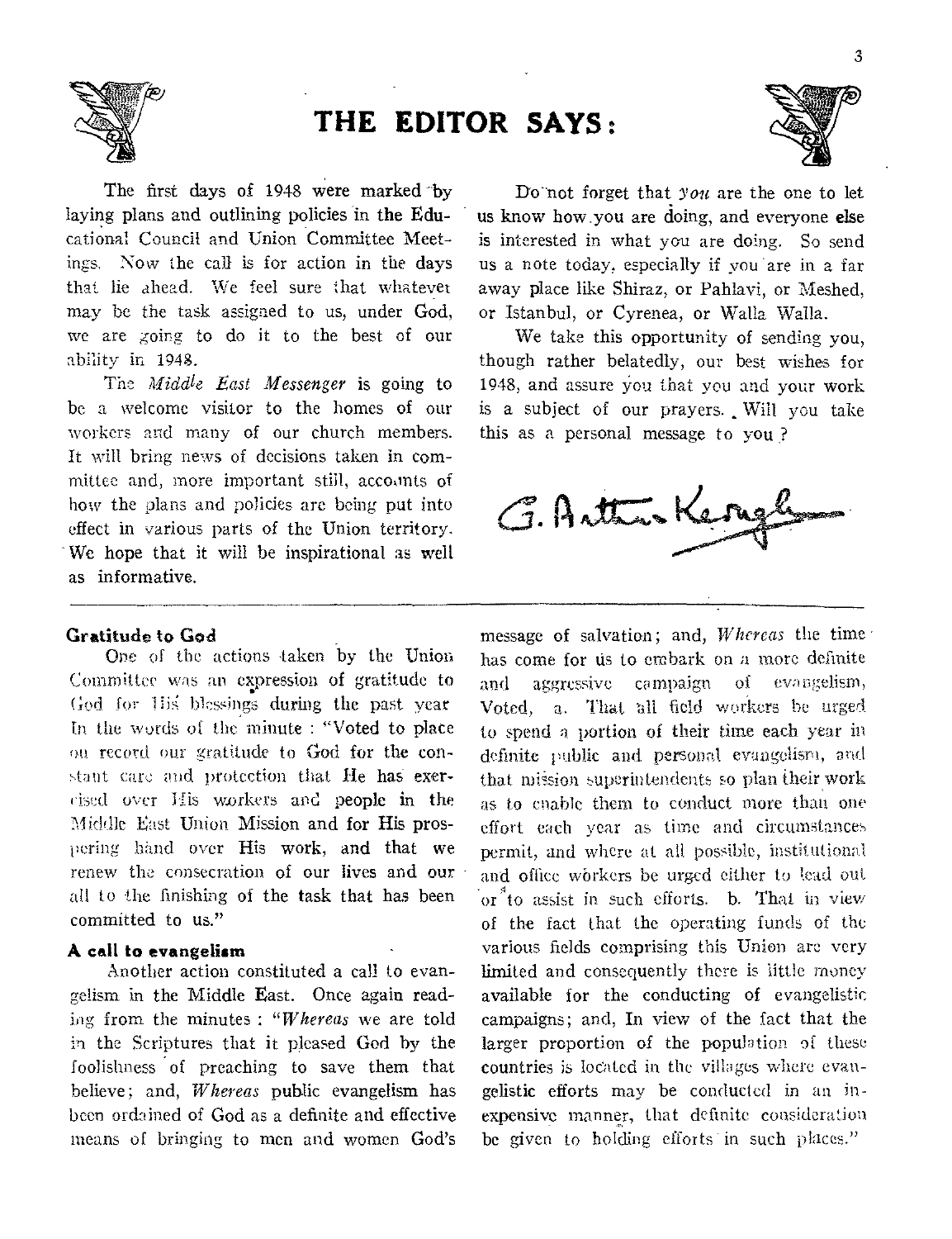# ON THE ROAD WITH. OUR<sup>'</sup> SUPERINTENDENT

We appreciated very much the visits of Brethren E. E. Roenfelt and J. F. Cummins to the Middle East Union this year. Elder Roenfelt, one of the secretaries of the General Conference **and formerly** of Australia was making his first visit to this part of the world. **Brother Cummins had** been with us two years ago **and we were** I **sppy for** his return. These brethren **brought** real courage and strength to our workers and church members as they met with groups in Iran, Iraq, Lebanon and Egypt.

Elder Roenfelt visited most of our churches in Iran **in** company with Elder Crider and the **writer: We** traveled to the far **south-east and visited Brother** and Sister Kenneth **Oster and their** new son. Brother Oster **has been** studying Pharsee in Shiraz **this past year and** has aroused a sincere interest **in** our message there. Elder Crider baptized their first convert from Islam and this **man's relatives** and friends are begging for **evangelistic** meetings to be conducted **in their village.** On the way back to Isphahan, we visited Persepelis and Parsagade the former capitals of Persia built by Darius and Cyrus. The ruins of their palaces, temples and tombs are graphic evidence of how transient human power is.

A very profitable Sabbath was spent with out **believers** in Julfa-Isphanan. The members **of the** church brought their friends and **all were thrilled to** hear Elder Roenfelt tell of **the experiences of our** missionaries and **believers in the South** Sea Islands. Brother **and** Sister Gasparian have recently located in Julia and we **wish them God's richest** blessing in the work there.

Our next stop was in Sultanabad or Arak, where we met Dr. Hargreaves and his family and Dr. Arzoo and Brother Sangerlco and his family and others of the hospital staff. The hospital is doing a splendid **missionary**  work. **Elder. Roenfelt spoke** to the **church in** a special **evening service. Brother Sangerloo has** been **very successful** in his **evangelistic**  work and some will be baptized **soon as a result** of the meetings which **he recently conducted.** 

We next visited our **Russian language church** in Rahmatabad near the **south-eastern shore of the** Caspian Sea. They **were very appreciative** and urged us to stay longer. It was really thrilling to hear them **sing** the old Russian hymns and to hear their testimonies of thankfulness to God for His **mercies to them** in their, exile. Elder and Sister **Kubrock**  are conducting meetings at the extreme **southwestern corner of the Caspian in Pahlevi and they have a number** of deeply **interested people there. We wanted to** visit them **but time would not permit.** 

**We turned back south from** the fertile' **green Caspian plain which is** partly **below**  sea level, to cross the high **Elburz** range. to. Teheran. Our road led up through **the Challis**  pass, one of the wildest and most **rugged in**  the world. The **northern slopes were covered**  with forests but soon we **came to the bare jagged** rocks of the **high ridges. There it began to** snow and it **snowed so hard that we**  could scarcely see the **zig-zag road and the**  snow became so **deep that for a time it seemed**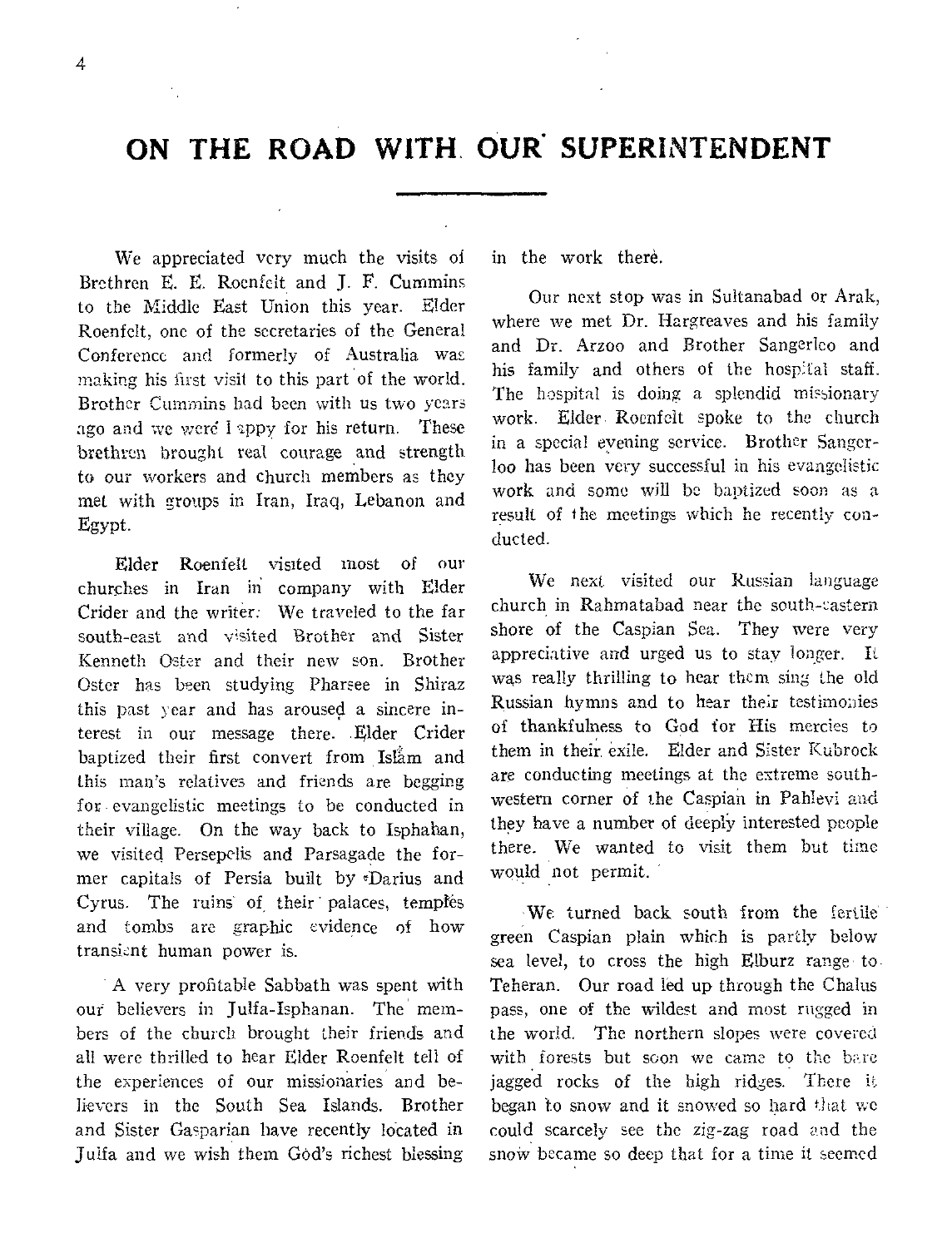that we would never be able to get the ambulance through to the tunnel which was about 10,000 *feet* above sea level. However, with four-wheel drive we finally reached the top and began the southern descent to the central plateau and Teheran.

In Teheran we spoke in Union services to our Armenian and Russian churches. Our work has grown in Teheran and interested people are studying for baptism in classes conducted by Elders Crider and Beitzakhar. Elder Salakian is now conducting a special series of evangelistic meetings in Armenian and there is a real interest manifested.

The training school is being conducted as a day school this year in the upper floor of the Mission property in Teheran. Elder and Mrs. Boynton arc being ably assisted by Mrs. Crider and some of the former students of Middle East College.

Elder Roenfelt and I next visited Bagdad where we met Brother Cummins and studied the new hospital project with the local committee. The hospital is doing good work in temporary quarters, but everyone is anxious to see the new building actually under construction. The Fall Council appropriation together with funds contributed by the brethin Iraq will build a real *memorial* to the cause in Bagdad.

At a special evening service with the church, Brother Philip Doss was ordained to the gospel Ministry. All. rejoice in 'the splendid success which has attended his labors in Iraq and wish him God's continued blessing in winning souls to the Kingdom.

It was not easy *to* travel from Bagdad to the Union Committee in Beirut. The Cholera epidemic in Syria caused all plane, bus and train traffic to stop. However, since Elders Crider, Boynton and others were waiting to *travel* with us, Thomas Cook managed to persuade two men to drive a small bus across the desert to Damascus. There, after a delay of 24 hours for cholera examinations, we were taken in another small bus around the mountains to Beirut. The regular route was blocked by snow and it was a very weary but cheerful party that finally arrived in Beirut.

Elder Roenfelt and Brother Cummins spoke to the Middle East College student body on a number of occasions and their sermons to the church and Missionary Volunteer Society were a source of real encouragement and inspiration.

After the committee work came to a close, the General Conference visitors were not able to visit Palestine because of the lack of security there, but flew dirctly to Cairo with Elder N. C. Wilson. In Egypt they visited the Fayoum Training School, the Fayoum Church School, the Mercy Home (orphanage) and church school in Cairo and spoke to our churclicsi. From Egypt they proceeded to Addis Ababa in Ethiopia to *visit* our work, and council with their Union Committee.

We sincerely appreciated the spiritual help and inspiration which these brethren brought to our field and we trust that God will give them a safe journey onward to help other fields.

*E. L. Branson.* 

#### Congratulations!

We notice that Constantine Christofides is one of the eleven upper division students of Washington Missionary College that were recently selected by the scholarship committee of the College faculty to appear in *Who's Who Among Students in American Colleges and Universities. -* Congratulations Costa I Your parents may well be proud of you.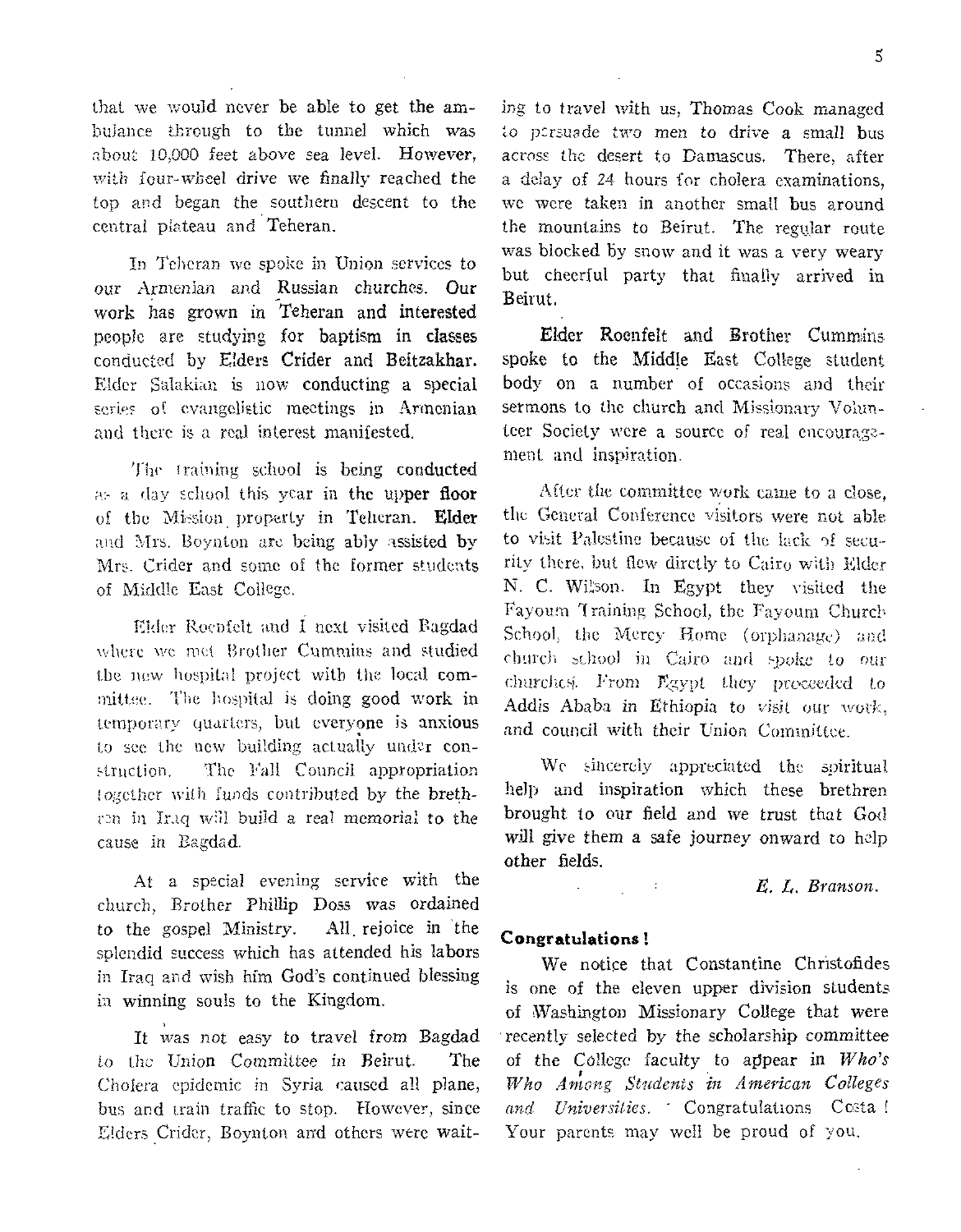## **MIDDLE EAST COLLEGE WEEK OF PRAYER**

 $\cdots$ 

The College Week of Prayer was held December 11-18, 1947. In the unavoidable absence of Elder E. L. Branson, the writer was asked to lead out in the Week at the College, and accepted with alacrity, anticipating a pleasant time with the students and Faculty, in which he was not disappointed. It is **always a** pleasure to associate with the **teachers** and students at our educational **center, for** there is nothing so pleasing as the sight **of** young men and women preparing themselves **for** the Lord's service, especially in this **last** phase of the struggle between Christ and Satan.

The plan of the Week of Prayer at the College was that there be two meetings a day, and a special time for the meeting of the prayer bands, so that every one would have the opportunity to pray as well as to listen to the subjects presented. The first meeting was at 7:30 **to 8:15** in the morning, and this was followed **by the** prayer bands, when all the students **and** teachers went to their appointed **rooms for fifteen** minutes of prayer. **The second meeting was** at 6:30 to 7:15 in the **evening.** 

**The** subjects discussed dealt with our personal responsibility for what we become. and **God's character,** especially in His dealings with sin and sinners. A man's salvation, or loss, depends on his personal **acceptance** of the plan of God, and not on external events or circumstances. Our own decisions **decide our**  future happiness. God is so able and willing to save men that no one need be lost, save by his own free choice. To know God is to love Him. As we see Him in Jesus, we are irresistibly drawn to Him in love and **adoration.** 

The last Friday evening **of the Week** of

Prayer heard the majority of the students express their love to God, and their determination to fellow Him all **the** way to glory. The testimonies **were** thrilling to listen **to, and**  were an **encouragement** to those who **gave them as well as to** those who heard.

On the Sabbath afternoon, following the Week Of Prayer, a baptismal class was formed, and Was well attended. Elder G. M. Krick will carry the class to completion, we hope, and a goodly number will be baptised 'before the end of the school year.

There is a fine spirit in **the College, and we** solicit an interest in the prayers **of the**  Union membership on behalf of **the teachers**  and students, that God will continue to **guide**  and bless them, that there may go out **from**  the College a band of consecrated **young**  people who will proclaim this **Message to the**  ends of the countries of the **Middle East**  Union. The Lord's coming is **at hand, and**  the best way to be ready for **it is to be**  earnestly engaged in His service **of saving as**  many as will accept. May' the **Lord make**  and keep us faithful.

## *G. D. Keough.*

Elder & Mrs. Arthur Keaugh are happy to announce the arrival of a son, Algae Lynn*,* or Feb. *S,* 1748

*Our readeri will be glad to hear that*  Mr. *and Mrs. Shafeek Farag, working for the last eight-en months in our Church and School*  at *Amman, Trans-Jordan, had a daughter born to them on February* **10** *of this year. Our hearty congratulations !* 

**6**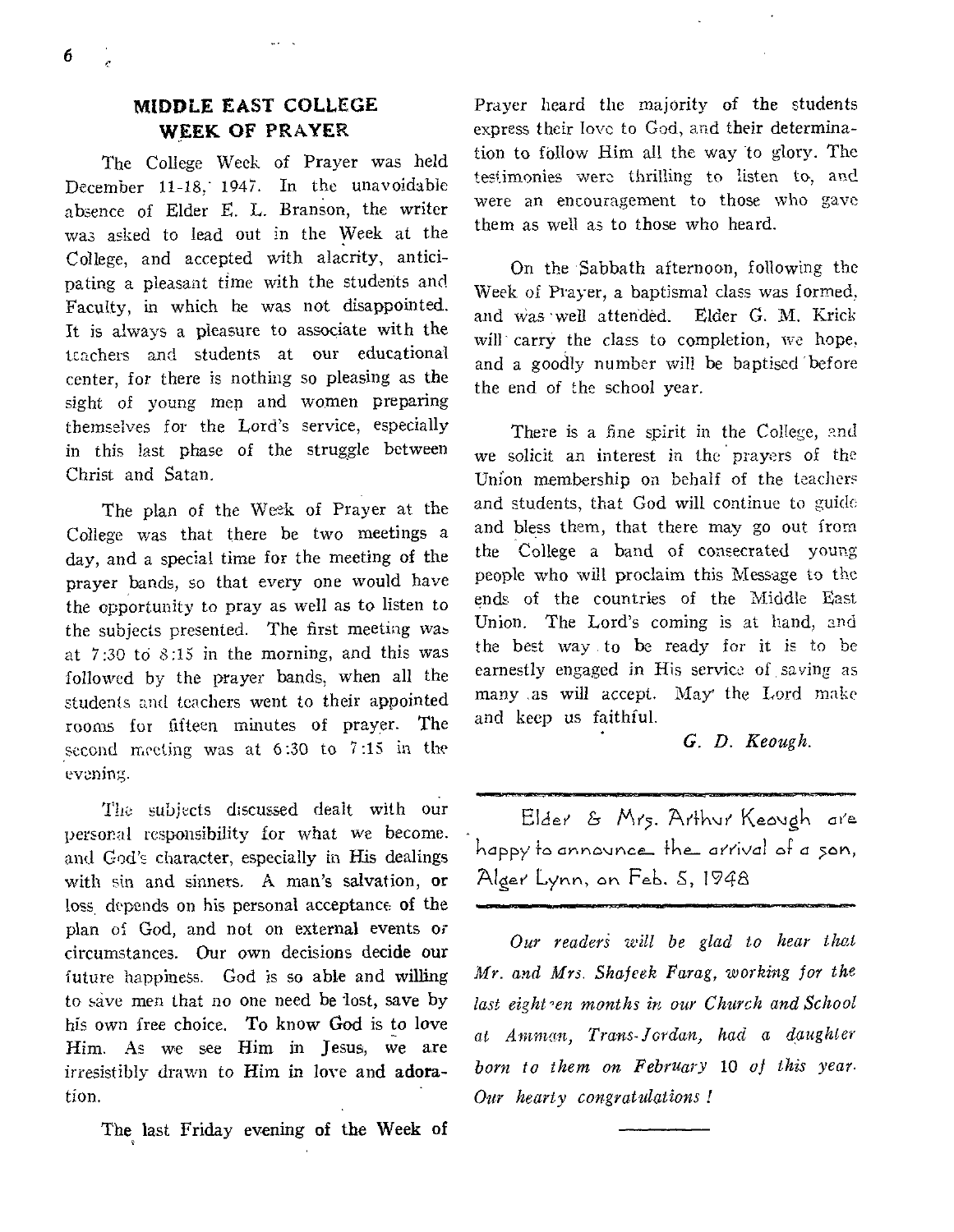# **PROGRESS OF THE WORK** IN **THE PALESTINE TRANSJORDAN MISSION**

**"0** Jerusalem, Jerusalem, thou that killest the prophets and stonest them that are sent unto thee, how often would I have gathered thy children together, even as a hen gathereth her chickens under her wings and *ye* would not. Behold your house is left unto you desolate." Matt. 23:37, 38.

The words of the startling denunciation, pronounced by the lips of the Saviour nearly **twenty centuries ago,** have echoed down **through the ages, and** again today the city **of Jerusalem is** experiencing desolation. As curfew is imposed to bring a pause in the **lawlessness until the** light of a new day, the **"Holy City" truly is** a most desolate place. **Streets are entirely** deserted except for **armoured cars on patrol duty. Hearts** of **men**  and women are filled with fear and forebod**ings of what the new day may bring.** But even **in the darkness and seeming chaos of** this troubled **land, God must have a purpose and**  pattern **for the shedding of His** light to **those who sit in darkness.** 

**The work in the Palestine Transjordan Mission is not a large work.** The **membership is under one hundred.** But **God** does **have many faithful** honest children **who** will **remain true to** Him **in spite** of difficulties. In **Amman, Transjordan we have a good Mission school with seventy six pupils in attendance. Miss Ruby Williams, a true soldier of** the **cross is leading out in the work of the school in that place.** 

**We find an awakening interest among the Jewish Christians. Several weeks ago the**  writer was asked to address such a group, **who were gathered together to pray for** the soon coming **of Jesus. The subject presented was "Christian Discipleship." It was truly**  thrilling to have the privilege of presenting Christ to these souls, in the very city where He was rejected and put to death. He came to His own and His own received him not. but we pray that the day will soon come when many of these "children of Abraham" will receive Him as their personal Saviour. As a result of that meeting, several began attending our Sabbath services. The Sabbath gives us common ground for understanding.

On December six a Jewish gentleman who had learned from a friend about our services on the Sabbath, attended for the first time. It was a day **of extreme tension**  in and around Jerusalem. **Buses and taxis**  were all stopped, and **people seemed to be**  fearful to go out of **their houses. As he lived**  out **in a** Jewish colony, **about ten miles from the city, and as there was no transportation available, he started out to walk. The walk would have been dangerous as his way led through hostile territory, but** *the* **Lord rewarded his faith, and a police car came along and gave him a ride into Jerusalem.** He **attended our service and seemed favorably impressed. After the service he started home. but no transportation could be found until five thirty on Sunday morning. When he arrived home he found that his colony had been attacked about half an hour before his arrival. His friends were very** much **astonished to witness his safe return. Last Sabbath saw him at the services again and after the service it was our privilege to study the Bible together for over two hours. He expressed great pleasure at finding someone "who would sit down and study the Word of God with him." His search for truth seems so genuine that not even the possibility of violence to**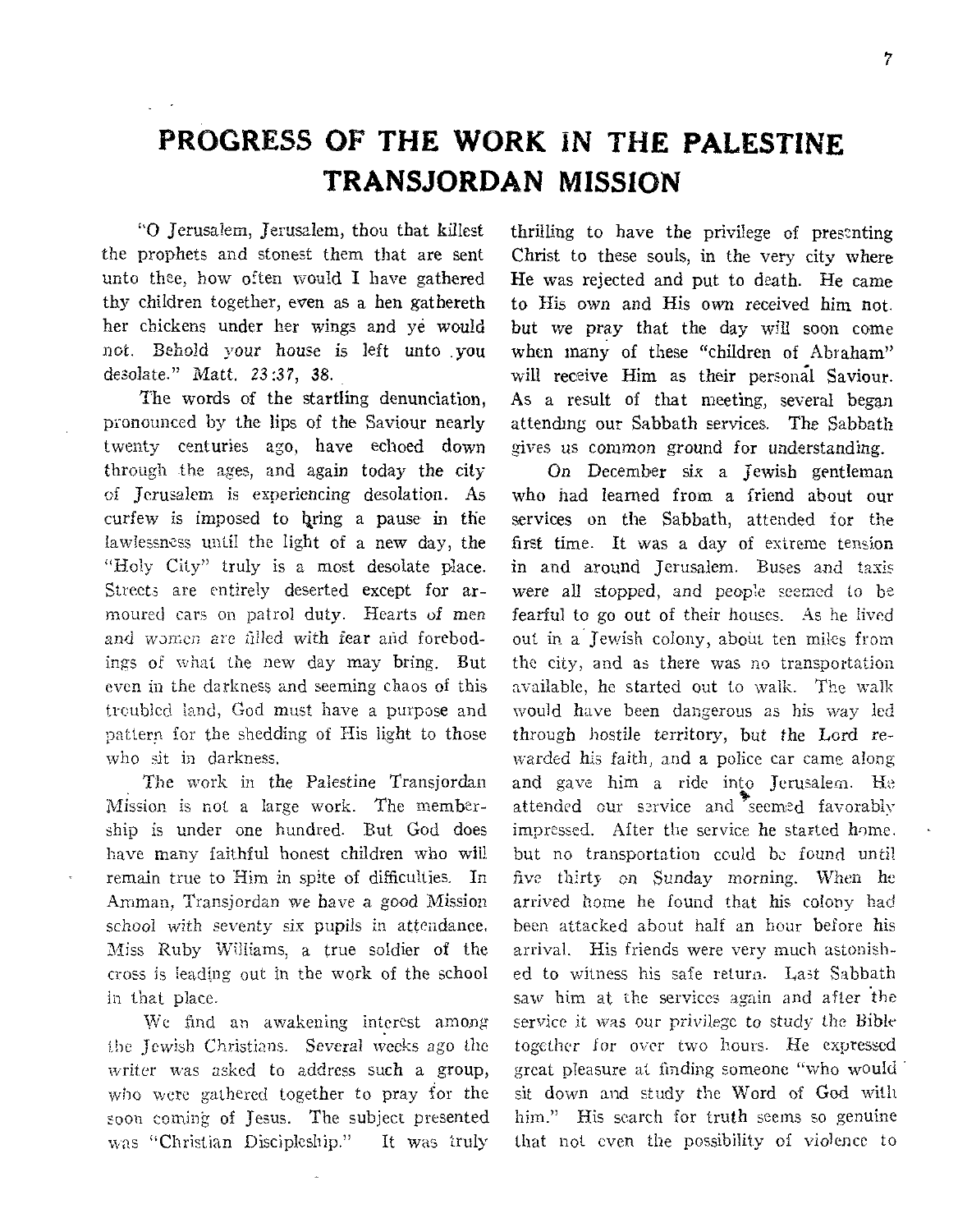himself will stop him.

In Holon, near Tel Aviv, we have a young couple, Brother and Sister Levy, who are new in the truth. During a visit with Sister Levy the other day she expressed the longing of her heart to do something for the Master. She said that to name the name of Jesus would mean the possibility of being expelled from her community. She is even fearful of having Christian literature in her home. In her search for something which she could do she found an aged neighbor woman who seemed fearful of death. One day while talking with her she

told her that she need not fear death if her heart was right with God. She said that the aged woman seemed interested and asked many questions. Their visit made such a change in her that others of her neighbors came to our sister and asked her what she had told her neighbor to bring about such a change in her life. She no longer seemed to fear the future and her first thought was to please God in all of her actions. And so the work goes on in spite of difficulties.

> L. *J. Norris.*  Superintendent.

## A SPECIAL INVESTITURE SERVICE

service was held at the Middle East College of the weather and its causes. Following this chapel on the afternoon of January 31, 1948 Mr: Mole pointed us to some most valuable for seven foreign workers, presided over by lessons to be learned from the life of the Elder S. W. Johnson, sponsor of the College honey bee. Then a mixed quartet consisting

The seven candidates were : Elder and Mrs. F. E. J. Harder, Elder and Mrs. B. J. especially for the occasion. Mondics, Elder G. M. Krick, R. L. Mole and - The presentation of the 159 vocational W. E. Olson. honor awards and the 7 pins was made by

ing remarks that these seven new candidates had completed the most of the requirements M. V. secretary. The consecration prayer some years previous and for a long time bad was given by Elder J. S. Russel), pastor of really only been on the brink of completion the College church. of the necessary work, and now after a mini- After extending a special word of welcome mum of campaigning it was now possible for to the seven new Master Comrades of the these to be invested. It was also announced Master Comrade Club, Pastor Johnson called that now with this investiture there were on all ever to bear in mind the high calling in the Beirut area 38 Master Comrades, 25 of every S. D. A. young person and to do his of whom are workers of the mission organi-utmost to make the most \_of his opportunities zation. The same state of the highest type of service  $f_{\text{full}}$  to prepare for the highest type of service

of special interests and abilities of the candi- East lands. ' The closing feature of the prodates. Brother Olson gave an illustrated talk gram was the singing of the Society rally song, about the principles of radio followed by a "Youth Marches On" while all joined hands piano duet by Mrs. Harder and Mrs. Mondics. in two large circles around the chapel. President Harder then brought to our atten-  $S. W. Johnson.$ 

A special Master Comrade investiture tion the value and importance of a knowleag M. V. activities.<br>The seven candidates were: Elder and and Mrs. Seitz sang a special song arranged

Pastor Johnson pointed out in his open-<br>
Pastor Johnson followed by the reading of<br>
remarks that these seven new candidates the charge by Pastor G. A. Keough, Union

The program consisted of contributions it was possible to perform in these Middle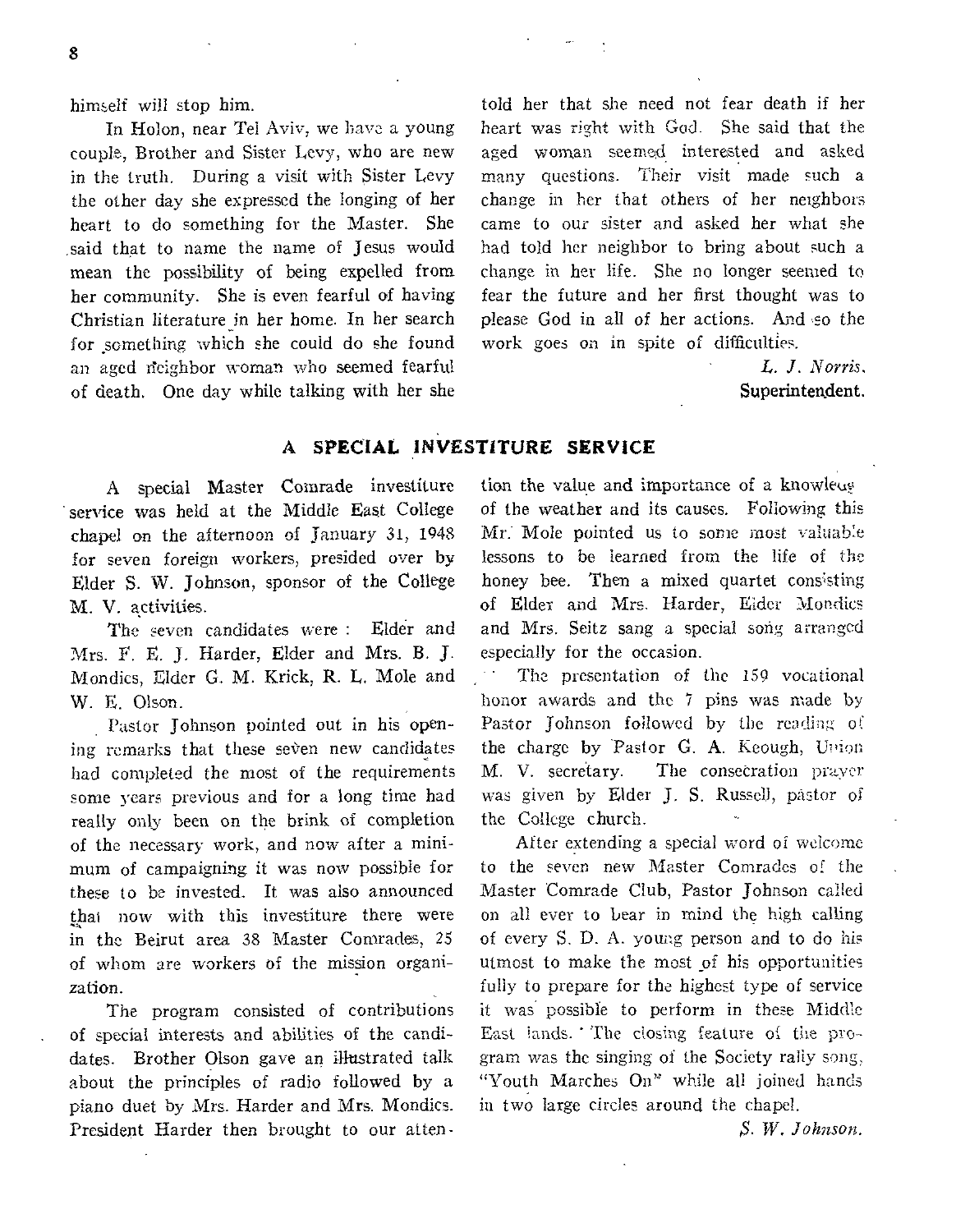

#### Ministerial Reading **Courses.**

The Ministerial Reading Course books for 1948 have been announced as being : *Rea.sons for* Our *Faith,* by F. D. Nichol, *Revival Sermons, by H. M. S. Richards, Fruitage of Spiritual Gifts.* by L. H. Christian, *Prose of King James Version.* by M. E. Olsen, *Heralds of God,* by James S. Stewart.

Workers may be interested in the Union policy which reads : "In order that our workers may be encouraged to make continuous effort in self improvement, the employing organization shall meet 50% of ' the retail price of the General Conference Ministerial Reading Course for each evangelistic worker who purchases the Reading Course books".

Be sure to pass in your orders as soon as possible for these books, if you wish to profit from this valuable reading material.

#### M. V. Senior Reading **Course Books for** 1948

*Footprints of the Pioneers,* Arthur W. Spalding.

*In Quest of Life,* Arthur I,. Bietz.

*Treasure from thr Haunted Pagoda,* Eric B. Hare.

*The Story of Redemption,* Eden *G.* White. The total club price for these four books is \$7.95.

The Junior Reading Course Books **are**  equally attractive. They are :

*The Talking Wire, C.* J. Stevenson. *Conquering Heroes,* Merlin L. Neff.

*Elo the Eagle,* Floyd Bralliar.

*Really-Truly Stories,* Book 2, Gwendolen L. Hayden.

The total club price is also \$7.95.

### GOOD' **NEWS FROM TRIPOLI**

**We** bad three main objectives *in* mind when we moved to Tripoli : we expected that we would (1) study Arabic a *little,*  (2) unpack, and (3) get some people interested in the Truth in preparation for an effort in the Spring.

Since we were strangers in the town we felt that we had plenty of time to get unpacked and settled. **Then after that** we might be able to study Arabic and hold some cottage meetings if we could find anyone interested. To our amazement guests started coming to welcome us to Tripoli within two hours of our arrival.

We have held thirty **cottage meetings**  during the evenings in addition to speaking to those who come daily merely for friendly visits. The cottage meetings are held for from six to eighteen young men, most of whom speak English well, so that difference in language has not proved a great barrier.

Most of these young people are Maronites; however, we also have Greek Orthodox, Moslems, Roman Catholics, and Protestants attend. We hope and pray that these young men with their present variety of religious beliefs may change into the unity of Adventism,

New that we are *unpacked* and settled we plan to start a new series of meetings in our home as soon as we can get chairs for the people to sit on. Also we are greatly in need of an organ with which to teach these young people some good gospel songs.

God is richly blessing our work in Tripoli and we pray daily that we may lead many of these interested souls to Christ.

*W. E. Olsen.*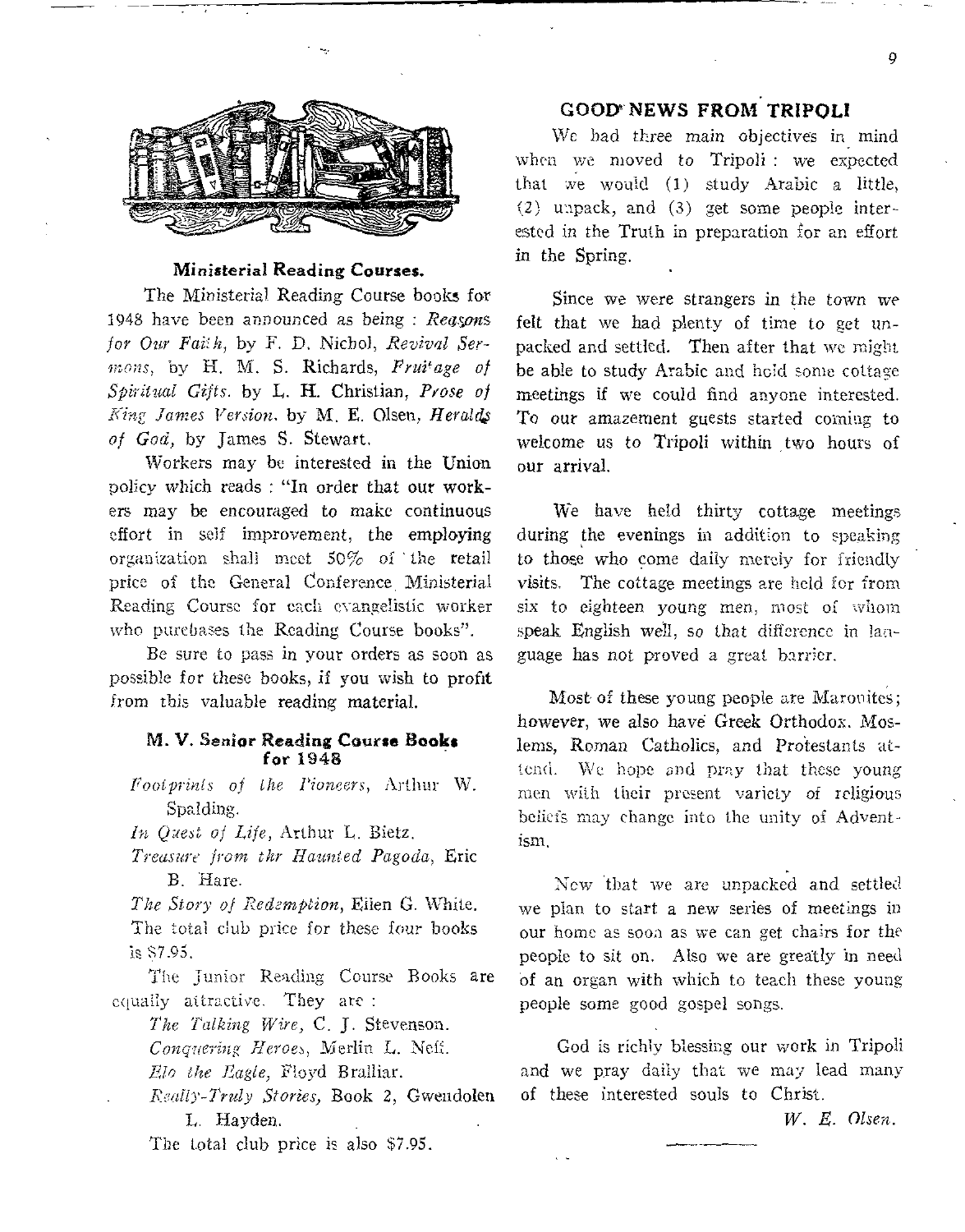## **MIDDLE EAST UNION EDUCATIONAL COUNCIL**

A forward step was taken in the Educational work of the Middle East Union when an Educational Council was held in Beirut, December 31 to January '5, 1948. The objectives of the Council were stated to be :

- 1. To catch anew a sense of the solemn responsibility laid upon our shoulders to "gather the children"; "For the day of the Lord cometh, for it is nigh at hand", (Joel 2:16, 1.), that "our sons may be as plants grown up in their youth; that our daughters may be as corner stones polished after the similitude of a palace." (Psa. 144:12).
- 2. That by prayer and study we may seek to understand more fully our varying problems and give a lead in establishing educational policies for our schools.
- 3. That as leaders in the educational work in the Middle East Union Mission we may become personally acquainted with one another for mutual benefit and encouragement.
- 4. That by reconsecrating ourselves to our respective tasks there may go forth from this council a wave of inspiration and enthusiasm that will raise the standard of our schools everywhere, and lay the basis for further expansion and development."

The delegates to the Council as decided by the Union Committee in April 1947 were as follows : the Union Educational Secretary, G. Arthur Keough, Chairman, Middle East College President, F. E. J. Harder; the Normal Director at Middle East'College, Miss E. Davis; Beirut Arabic School Principal, Miss Hana Jubran; Fayoum Training School Principal, R. L. Rowe; Mosul Academy Principal, Robert K. Hasso; Teheran Training School Principal, Paul Boynton.

The members of the College faculty were also invited to attend and the Mission Superintendents were asked to be present if they could possibly arrange their schedule and appointments to do so.

The meetings resulted in a number of The meetings resulted in a number of<br>recommendations which were brought to the Union Committee and adopted. We trust that these recommendations as they are implemented will mean further advancement in our educaticnal work in the Middle East.

It was very much regretted that Brother R. K. Hasso was unable to leave Iraq to attend the meetings An outbreak of cholera in Syria dosed the frontier between Iraq and Syria just at the time when he should have been travelling. Brother P. Boynton managed to arrive a day before the council closed and so was able to catch up with the recommendations and give us his valuable advice on a number of items. Of the members of the Faculty, Brother R. L. Mole, Elder *G.* M. Krick and Elder S. W. Johnson gave us of their time and counsel. We were happy to have Brother Farag Assad part of the time as well as Elder B. J. Mondics, E!der N. C. Wilson and Brother L. J. Norris. The working out of an academic ladder was the knottiest problem of all, but we trust that a compromise has been reached that will prove helpful to our teachers in evaluating academic attainment from the various systems of education in the Middle East.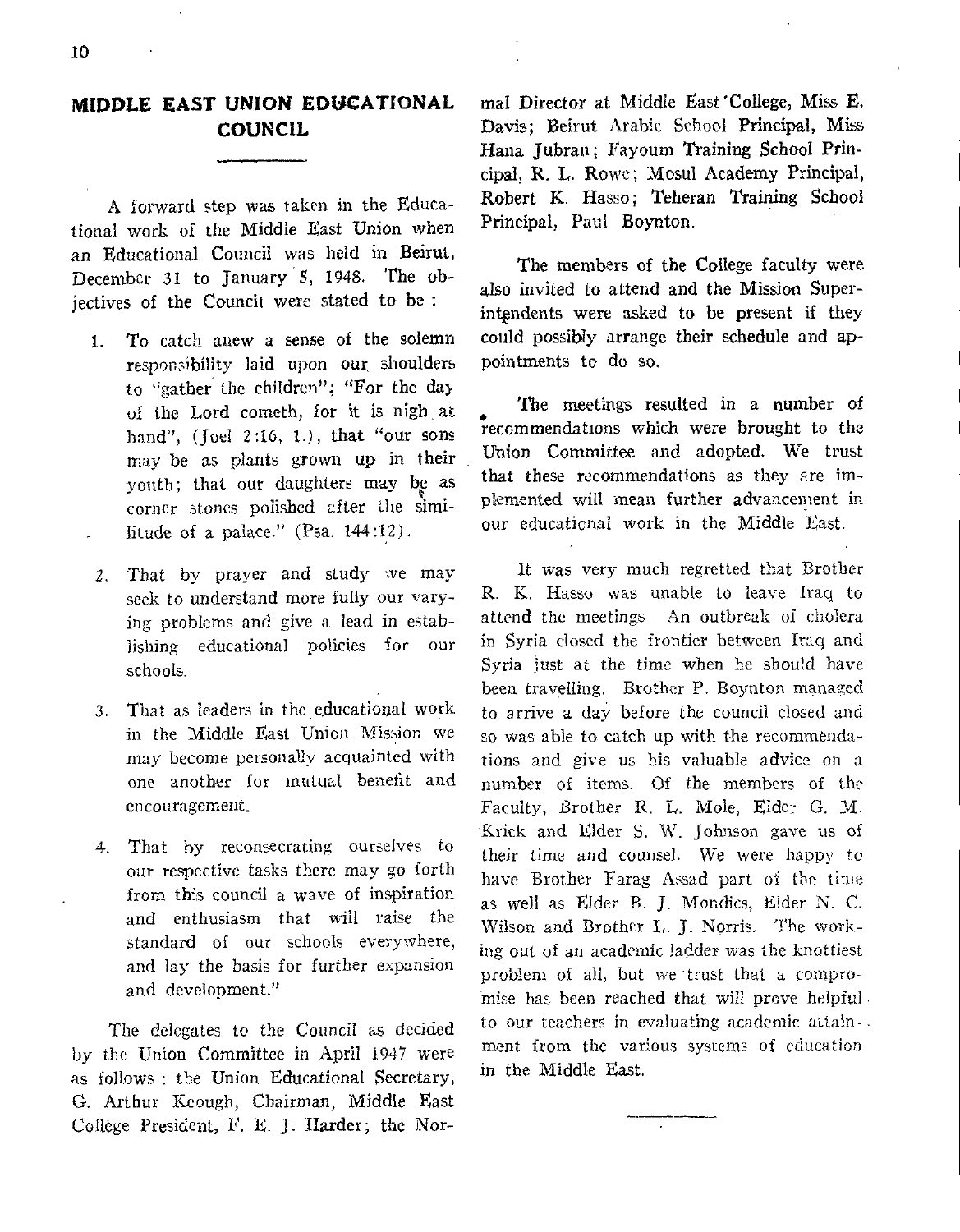# THE FAYOUM TRAINING SCHOOL

**The history of Fayoum Training School really begins outside of Fayoum Province. In November of 1945 school was started in Assiut in rented quarters, under the leadership of Habib Ghali The need for more space and a place .where the physical as well as the mental and spiritual natures could be developed evcntua]ly led to the transfer of** the school **in 1946 to its present** location. Leadership **of the school changed to Daniel Guirguis. There were no buildings of any kind** and **school began in tents that were no great** protection **from the cold and wind and dust.** 

i.

In 1947 the school changed from tents to **its own buildings. As the months have gone by the changes that come with growth have come. Today there are two buildings, one** for **a dormitory, the other intended for classrooms. There are fifteen rooms completed so far, and they are being used for kitchen, dining room, office, teacher's living quarters, class- rooms and student living quarters.** 

**The campus consists of** about 70 acres **that are being reclaimed** from the desert in **the Fayoum Province** in Egypt. At present **less than 30 acres are** under cultivation, but **the farm has made outstanding** progress **under the direction of Brother Fouad Guirguis. About 3000 trees have** been planted—date, **mango, lemon, tangerine,** and olive. The sands **and water and sun** combined with hard work **have produced already** in the first year **of cultivation considerable** amounts **of** spinach, **tomatoes, melons, and** some corn, **okra,** cabbage, **cauliflower, green** onions, **celery,** and **turnips. We are hoping for** the day when **the farm will supply most of** our fruits and **yew tables,** 

The Fayoum Training school is located

about **sixty miles south west** *of* **Cairo.** The roads **leading to the school, pass by the pyramids and other antiquities. The nearest**  large **village is Sella, of about 5,000 population. Fayoum, the capital of the province is**  about **ten miles west, a city of 30 to 40,000. The school is located on the main railway line from Cairo to Fayoum. The train stop is** Seila Station, **in case you would like to**  visit us,

**The school is** strictly **a boarding school, at present boys only.** Meals **are served family style, with** Mrs. Rowe in **charge of the kitchen and** dining room.

The *purpose* of **the school is to train**  workers for **finishing the work of the gospel.**  It is planned that **vocational training will be**  combined **with** *the* **training of mind and spirit**  The **classes cover the work of grades 6-11. Grades 6-8 are under the supervision of Habib Ghali. Associated** with him **are Shehata** Gindi and Samuel Yanni. We were greatly saddened by the loss of Mrs. Habib Ghali, who was suddenly taken from us after a very short illness.

**Grades** 9-11 are being taught by the principal and his wife and jean-Pierre Grin.

The total enrollment this year is 26 although there is room for more students. Difficulties of transportation and visas made it impossible for many to attend this year. **We** hope that next school year there will not be any cholera controls to ban those who would like to be with us.

Our plans for the future involve more growing **pains. We hope to be able to finish**  construction of another dormitory, the present buildings, **a** chapel. a kitchen and dining **room**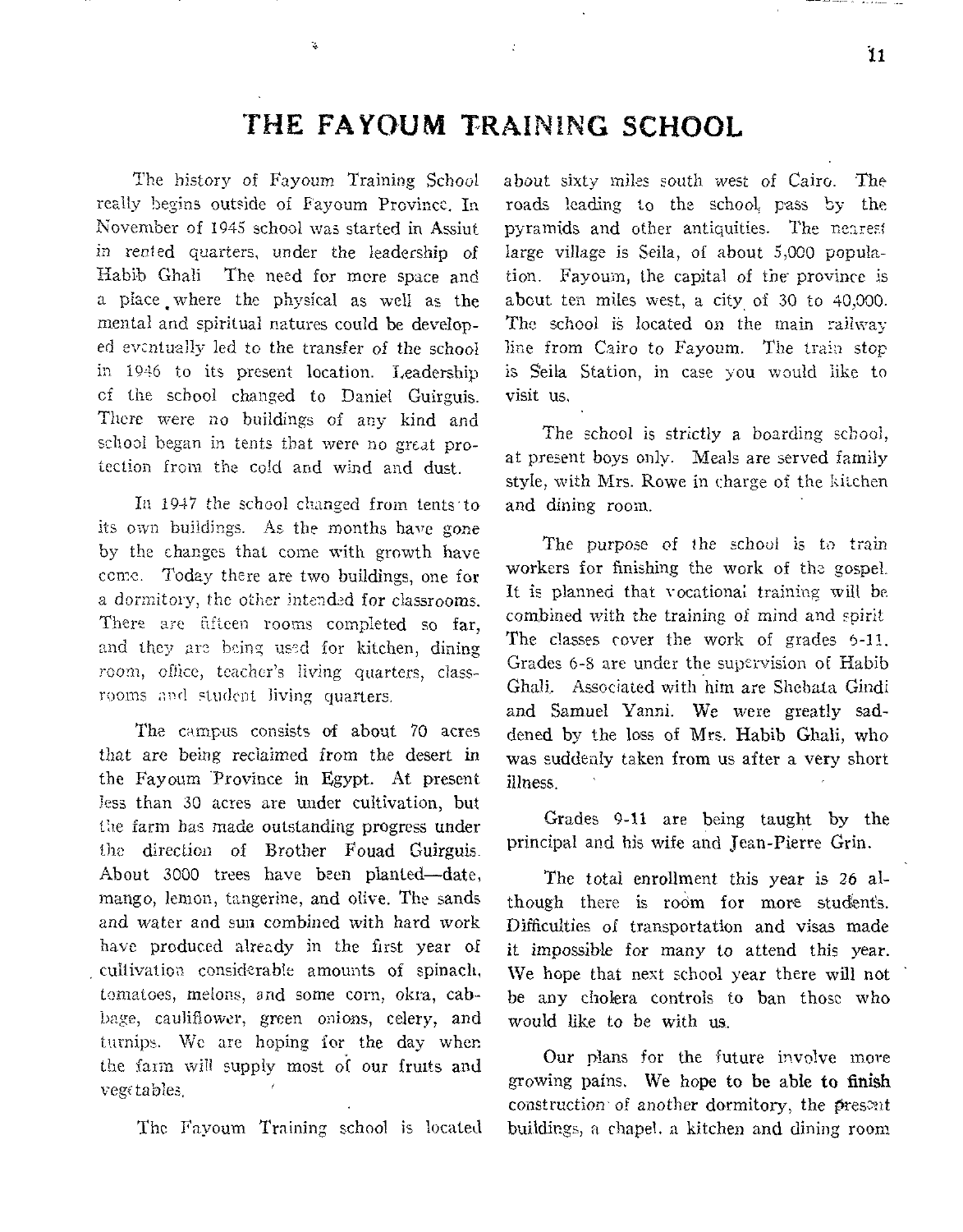unit and homes for our teachers. Some still find it necessary to travel to and irom Fayoum every day to teach at the school. As mentioned before, plans also are being laid for expansion in vocational classes and further development of agriculture. In addition to this we intend to offer a course for village teacher training and summer classes to help our present teachers in Egypt advance in skills and general knowledge, especially a knowledge of our faith and doctrine. Our aim is to prepare for service.

We invite sincere students to join us and prepare for a place of usefulness in the great harvest field.

> *Robert L. Rowe.*  Principal.

### **"APOSTLES OF THE MIDDLE EAST"**

We have heard with great joy that Helal Dos of Bagdad' has been ordained to the Gospel Ministry. Details of 'the ceremony have not • yet been received; but we wish Pastor Helal every blessing as he continues to serve his Lord in these Arabic fields.

Brother Helal is one of a group .of twelve who attended our College in Amman, 1940- 41, and called themselves the "Apostles of the Middle East"'. He is the second of the group to be ordained, the first being, Pastor Chafic Srour. Brother Wilson Basta will follow next, presumably, as he was recommended for ordination at the recent Union Committee. We rejoice that these young men are giving evidence of their call to the ministry and are beginning to shoulder the burdens of the work in these difficult lands.

Qther members of the Amman group doing valiant service in other lines are : .Naim Aweis, teaching in the Beriut Junior Academy;

Negeeb Azer, teaching and holding evangelistic meetings in Aramoun, Lebanon; Camille Nowfel, in his senior year at Washington Missionary College, called to be Instructor in. History and English at Middle East College this next year; Ayoub Azer, physio-therapist, doing excellent work in ,Jerusalem and now connecting with the medical work in Iraq; Antar Yacoub, doing pastoral work in Cairo; Wadie Farag, studying at the Seminary for his Master's degree after completing his work at Emmanuel Missionary College; Yacoub Nashed, studying at Washington Missionary College after being connected' with our educational work in the Middle East for a number of years; Daniel Guirguis, studying at Pacific Union College *to* improve his talents after being principal of our academy at Mosul, teaching at the College, and helping to mould the recently established training school in rayoum; and Abraham Mazlum (last mentioned, but by no means least in personal achievement !), who plans to become a doctor and use his talent in God's service wherever He calls.

#### **Church Calendar**

We trust that all workers and chuich officers have received a copy of the Church calendar card to keep in their Bibl.s for constant reference and to post on the church bulletin board. If you need some more of these cards please write and let your superintendent know. The next important date is March 6, Training School Day. Let us place before our members the importance of the work of our training schools and we trust that the offering taken for their support will be substantial.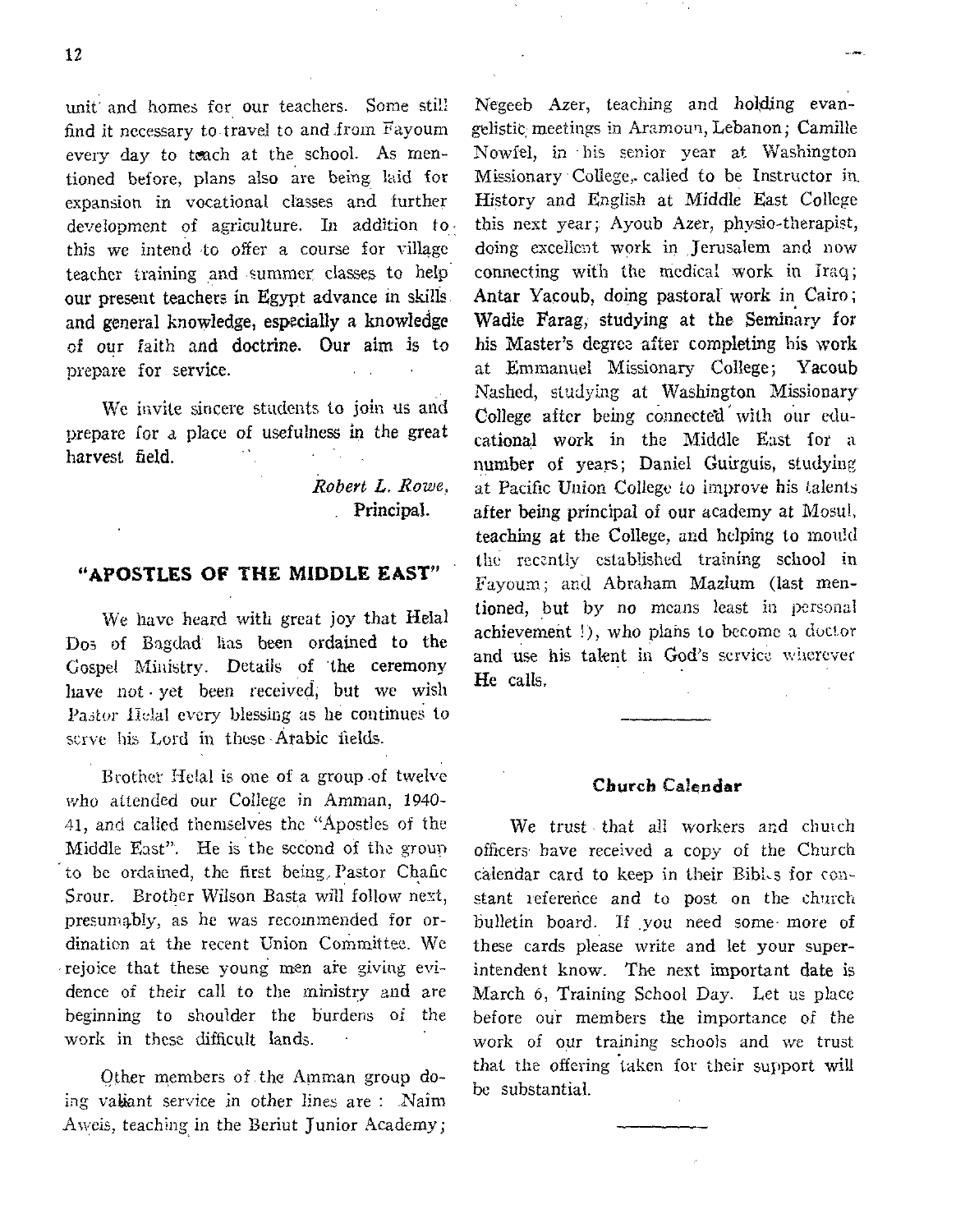# **REPORTS FROM THE UNION MEETINGS**

The following summaries *were* prepared by the Editor from notes taken by Mrs. R. K. Seitz.

#### Egypt :

Af the recent Union meetings Elder Neal C. Wilson gave an interesting report of the progress of the Advent Message in Egypt. He pointed out some of the difficulties confronting the work. There was the difficulty of travelling and holding workers' meetings because of the necessity of having an identity card or passport at all times. There were financial difficulties because Egypt had withdrawn from the sterling area. There was the political unrest due to UNO's decision in favour of partition in Palestine and Egypt's close connection with the Arab League. A spirit of nationalism made foreign work very difficult and although our work may be organized on a national basis the Moslem government is very much opposed to Christian work. Then the cholera plague made visiting impossible. Thirty to thirty five thousand people died from this epidemic according to official figures, though there is reason to believe that the actual figures are even greater. Elder Wilson expressed gratitude to the • General Conference for sending out anticholera vaccine, and stated that none of our members had been affected by the cholera in any of the areas. Elder Wilson then went on to outline the work in the Egypt Mission. Referring to the schools he said : "Our educational work is building up good will, and

through the small medical work we are doing we are able to win the affection of the people." Elder A. *G.* Zytkoskee has been holding a very successful effort in Shubra, Cairo, as a result of which many are asking for baptism. The Training school in Fayoum had a good opening in spite of opposition from government officials in certain quarters and the Minister of Education is planning to visit the schools. The orphanage in Mataria. called the Adventist Mercy Home has twenty two children in it aged four to ten. Under the self-sacrificing labours of Mrs. Kruger and her helpers the little children are being brought up in the fear and admonition of the Lord: It is impossible in this brief summary to include all that Elder Wilson reported but it is gratifying that our work in Egypt is progressing in spite of opposition and apparently God is turning obstacles into stepping stones to success.

#### Middle East College :

The group of workers gathered to hear the reports of the superintendents of missions and heads of institutions at the recent Union Committee meetings listened to Elder F. E. J. Harder's report of Middle East College with the greatest of interest. It is recognized that our college, as the training centre of the Adventist youth of the Middle East to carry the Advent Message to these Bible lands, is perhaps the most important of the Union's institutions.

Elder Harder reported that twenty-three young people were baptized in 1947, the largest number of baptisms in any year in the history of the College. The , College Missionary Volunteer Society was very active, seventy students being invested in one or another of the M. V. progressive classes. A potent factor in the building up of morale among the students and faculty was the moving of the College from rented quarters to our own property and buildings. There was now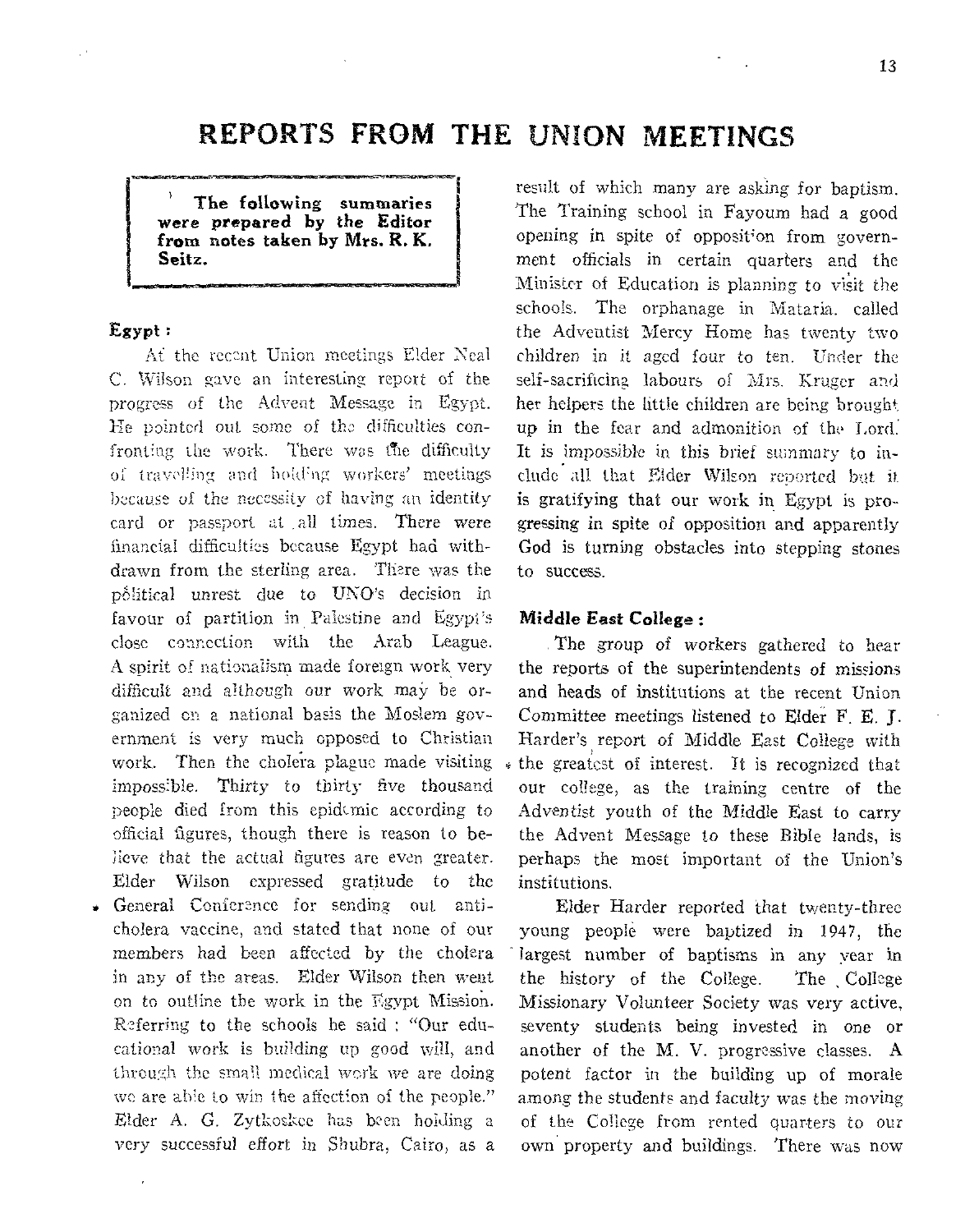a feeling of stability and expansion could take on a more permanent form. Work had been started on the development of the farm and it was expected that in a few weeks many of its products would be ready for use. The industrial Department of the College had shown good progress and was turning over profits. Brother Harder made the statement that the actual cash income of the College was covering actual cash expenditures in the cafeteria. Ar the same time the college **had a** number of pressing needs, first and foremost was the need for more water. The drill .of a well could probably meet this nee **There was also a need** for a filter to purify the **present** source of supply. The boys' **dormitory** was not large enough for **the piesent enrollment. The addition** of **another storey** would **meet the present** need. The shop was too **small and** the power plant. was too near the **classrooms.** An industrial building needed **to be built** some distance away. **The college also** needed more **laboratory equipment and-more extensive library facilities.**  It was a source of gratification that the courses offered by the college were now more **stabilized and granted students** opportunity of steady progress in five junior college and **two sixteen grade courses. The** prospects for **the college looked bright indeed.** 

#### **NEWS NOTES FROM IRAN**

## **These notes have been sent to us by Mrs. C. C. Crider.**

A new little missionary has arrived in our - **midst** His **name is** Donald Lynn Oster, sand **he arrived** at the Oster **home on** December **15.** Though he **only weighs a** little over eight pounds we feel sure **that he** will soon become **an enthusiastic worker like his Mother**  and Father.

A very **special privilege was enjoyed by many of the members of** the **Iran Mission** in listening to **heart-warming** mission stories and inspirational **sermons** of Elder Roenfeld of the General **Conference. During** the twelve days that he spent in our field he was able to visit a good many of our churches. We are only sorry that he was not able to visit every one, **but we hope that some day he may return to our field again.** 

alle i

The **cheery** smile of Elder E. **L.** Bran\_son is always a welcome sight in Teheran. Elder .Branson spent almost two weeks in our field this month, and his counsel and advice were greatly appreciated.

After the stress **of many examinations the Students of the Iran Training School are**  happily enjoying a holiday season. However, for the principal, Elder Boynton, the vacation means work. He is at present attending an Educational Council in Beirut.

**A happy occasion recently** was a **baptism in Shiraz of a man with whom Brother Oster Las been studying** for some time.

Our Mission Hospital in Irak revolts a good full **patient list, with all the staff workto capacity. The town of Arak lies ou the border of Luristan, and is surrounded by hundreds** of tiny villages, and our **medical institution has a wonderful opportunity to" serve these people.** 

Brother Salakian has been holding **meetings for the** Armenian-speaking people of Teheran for some weeks, and reports several who are very definitely interested in the Messages which he brings to them.

Brother Sangarloo of Arak is spending a short time in **Teheran with his wife and son**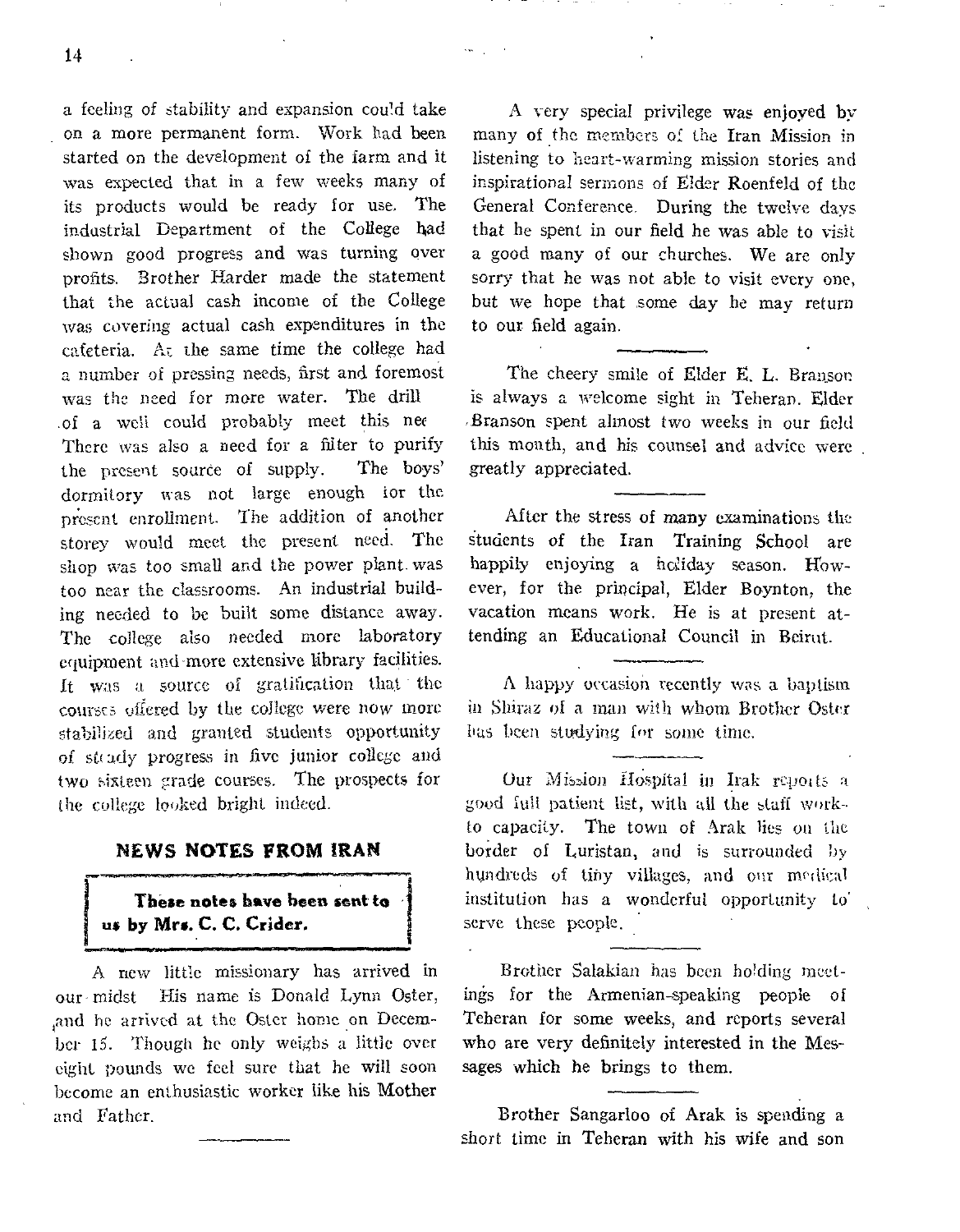Roger.

I

Brother Gasparian who has recently moved to Isfahan is promoting in a special way the Young People's work in our church there, and his work and enthusiasm is much appreciated.

Another visitor to our office within the past few days is Elder Kubrock. He is at present working in Bandar Pahlavi, and has. found many folk there interested in studying the Bible with him.

## NEWS NOTES FROM LEBANON-SYRIA

## These notes have been sent to us by Elder B. J. Mondies.

A few weeks *ago* another Sabbath School was organized in the village of Aramoun. Here Brother Najceb Azar is holding evangelistic meetings in the evenings and teaching in our new school during the day. Many of the children attend this new Sabbath School, and the people have been attending faithfully every week.

The Lebanon-Syria Mission has started the new year with strong emphasis on evangelism. In eight different cities or towns meetings are being held to tell the people of the coming of Christ. Four new converts were added to the church by baptism already this year, and there are five more who will soon be baptized.

The meetings in Beit-Mery are very successful. Nearly every Sunday night the school hall is full, and the attendance on Wednesday nights is good. Elder Chafic Srour reports that meetings are now being held in Broummana and another village near by.

The Beirut Arabic Sabbath School has

had a very successful Investment program. Up to the present time more than L.L, 160.00 has been raised. The superintendent, Brother Yousif Barbawy, is conducting a model Sabbath School in the Arabic Church. He has introduced the birthday ribbon plan of increasing the offerings to missions, and we know that there will be some who will receive a knowledge of the truth as a result of this work and who will be saved in the kingdom of heaven.

#### WE BEGIN AGAIN

The new year offers us the opportunity of beginning again. We begin to read our Bibles through again. We begin a new series of texts in the Morning Watch and if, for any reason whatever, we should have failed to observe the Morning Watch in 1947 we begin again in 1948. We begin the reading of the Spirit of Prophecy books, perhaps according to the scheme outlined by the M. V. Department under the name of Character Classics. The Union office is following in its morning worships the reading of year II in this schme, entitled "From Trial to Triumph". We begin again with organizing our- society work so that the new year will see fresh advances in Band work and Progressive Class activity. And if our church or company or school should not have a society organized we begin to lay plans to organize one.

Let us make a good beginning in 1948.

## *MIDDLE EAST MESSENGER*

*Organ of the Middle East Union Mission of Seventh-Day Adventists, P.O B. 1011, Beirut, Lebanon.* 

*Editor: G. Arthur Keough*